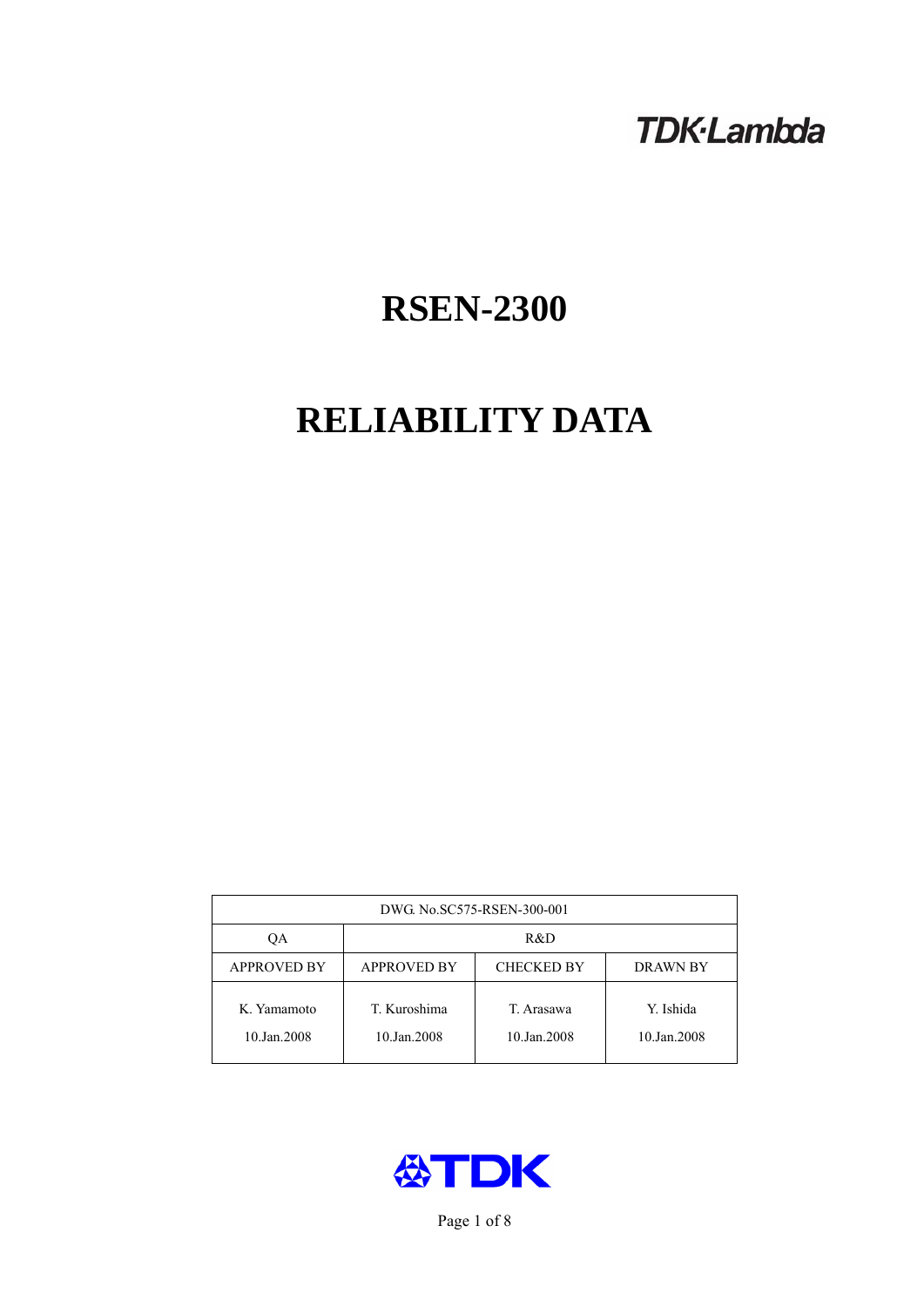# **I N D E X**

|                                     | Page   |
|-------------------------------------|--------|
| 1. Calculated Values of MTBF        | Page-3 |
| 2. Vibration Test                   | Page-4 |
| 3. Heat Cycle Test                  | Page-5 |
| 4. Humidity Test                    | Page-6 |
| 5. High Temperature Resistance Test | Page-7 |
| 6. Low Temperature Storage Test     | Page-8 |

The following data are typical values. As all units have nearly the same characteristics, the data to be considered as ability values.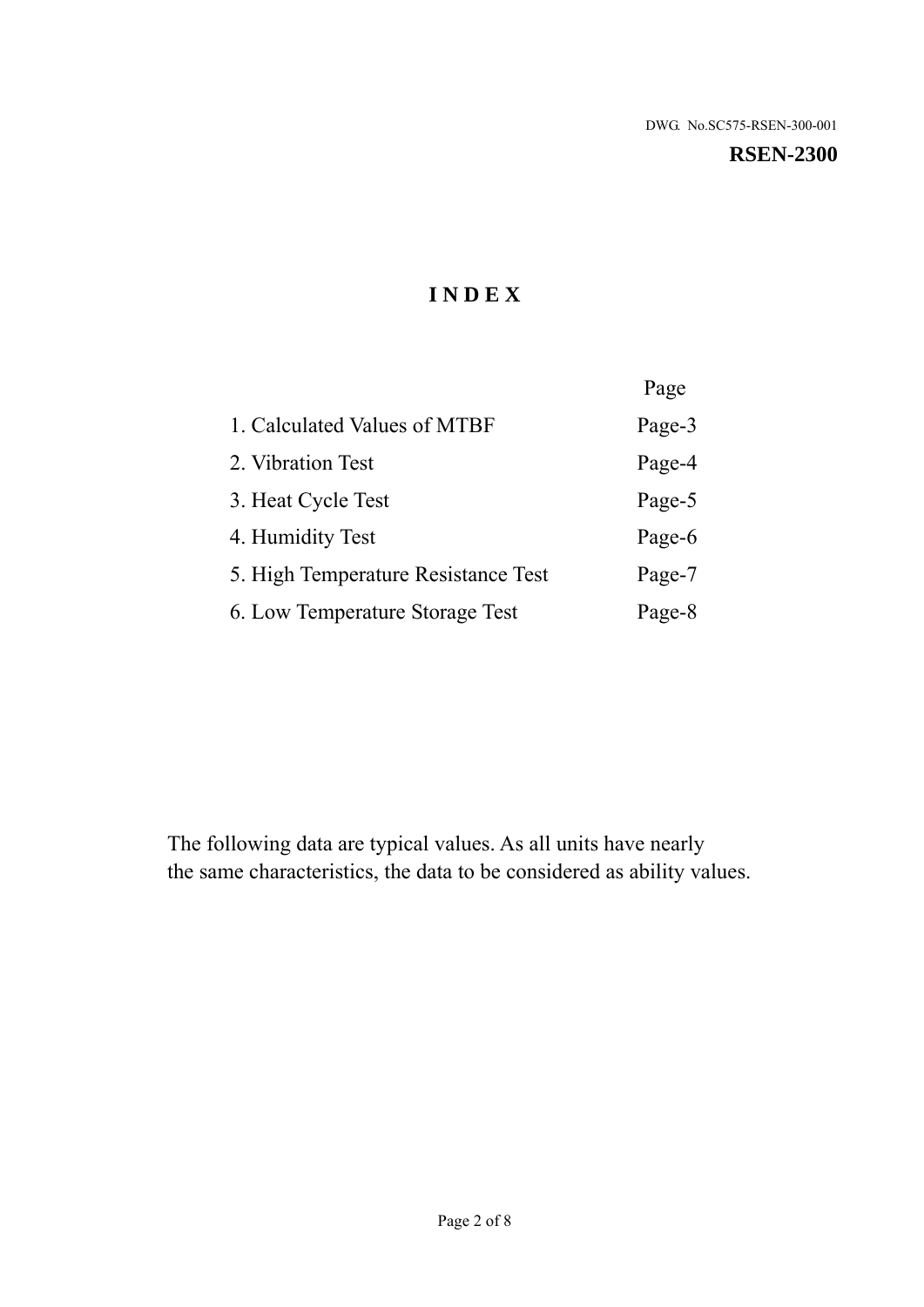#### **RSEN-2300**

1. Calculated values of MTBF

MODEL : RSEN-2300

(1) Calculating Method

 Calculated based on parts stress reliability projection of MIL-HDBK-217F NOTICE2.

Individual failure rates  $\lambda$  G is given to each part and MTBF is calculated by the count of each part.

$$
MIBF = \frac{1}{\lambda_{\text{equip}}} = \frac{1}{\sum_{i=1}^{n} N_i (\lambda_G \pi_Q)_i} \times 10^6 \text{ (hours)}
$$

| $\lambda$ equip | : Total equipment failure rate (Failure $/ 10^6$ Hours)                   |
|-----------------|---------------------------------------------------------------------------|
| $\lambda$ G     | : Generic failure rate for the $\hbar$ generic part                       |
|                 | (Failure/ $10^6$ Hours)                                                   |
| Ni              | : Quantity of <i>i</i> th generic part                                    |
| N               | : Number of different generic part categories                             |
| $\pi$ Q         | : Generic quality factor for the <i>i</i> th generic part ( $\pi Q = 1$ ) |

- (2) MTBF Values
	- GF : Ground, Fixed

 $MTBF = 5,235,054$  (Hours)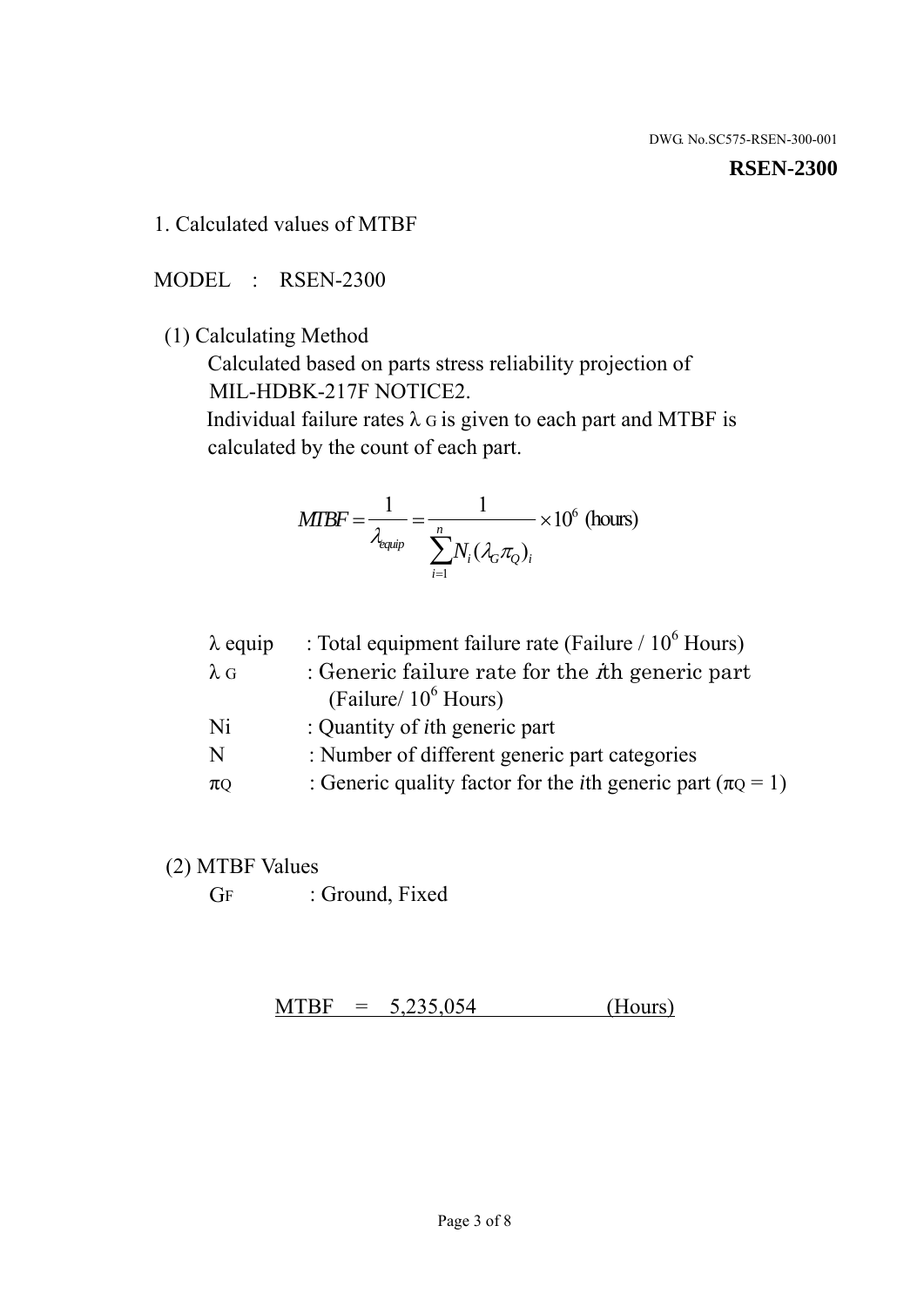### **RSEN-2300**

2. Vibration Test

# MODEL : RSEN-2300 (Representation Product : RTHN-5150)

- (1) Vibration Test Class Frequency Variable Endurance Test
- (2) Equipment Used Controller VS-1000-6, Vibrator 905-FN ( IMV CORP.)
- (3) The Number of D.U.T. (Device Under Test) 2 units
- (4) Test Condition
	- · Frequency : 10~55Hz
	- · Amplitude : 0.7mm, Sweep for 1 min.
	- · Dimension and times : X, Y and Z directions for 0.5 hours each.

# (5) Test Method

Fix the D.U.T. on the fitting-stage

# (6) Test Results

PASS

### Typical Sample Data

| Check item                         | Spec.                           |                   | <b>Before Test</b>  | After Test          |
|------------------------------------|---------------------------------|-------------------|---------------------|---------------------|
|                                    | Differential Mode: 25dBmin.     | $0.2$ MHz         | 75.15               | 75.10               |
|                                    |                                 | 30 MHz            | 56.05               | 56.05               |
| Attenuation (dB)                   |                                 | $0.1$ MHz         | 32.80               | 32.80               |
|                                    | Common Mode: 25dBmin.           | 10 MHz            | 38.70               | 38.20               |
| Leakage Current (mA)               | 5mA max.(500V, 60Hz)            | Line1             | 2.68                | 2.67                |
|                                    |                                 | Line <sub>2</sub> | 2.68                | 2.67                |
|                                    |                                 | Line3             | 2.69                | 2.68                |
| DC Resistance $(m\Omega)$          | 6m $\Omega$ max.                |                   | 2.54                | 2.54                |
| <b>Test Voltage</b>                | $L-L: 2192Vdc$ 60s.             |                   | OK                  | OK                  |
|                                    | $L-E$ : 2500Vac 60s.            |                   |                     |                     |
| Isolation Resistance ( $M\Omega$ ) | $100M \Omega$ min. (500Vdc 60s) |                   | $1.0 \times 10^{7}$ | $1.0 \times 10^{7}$ |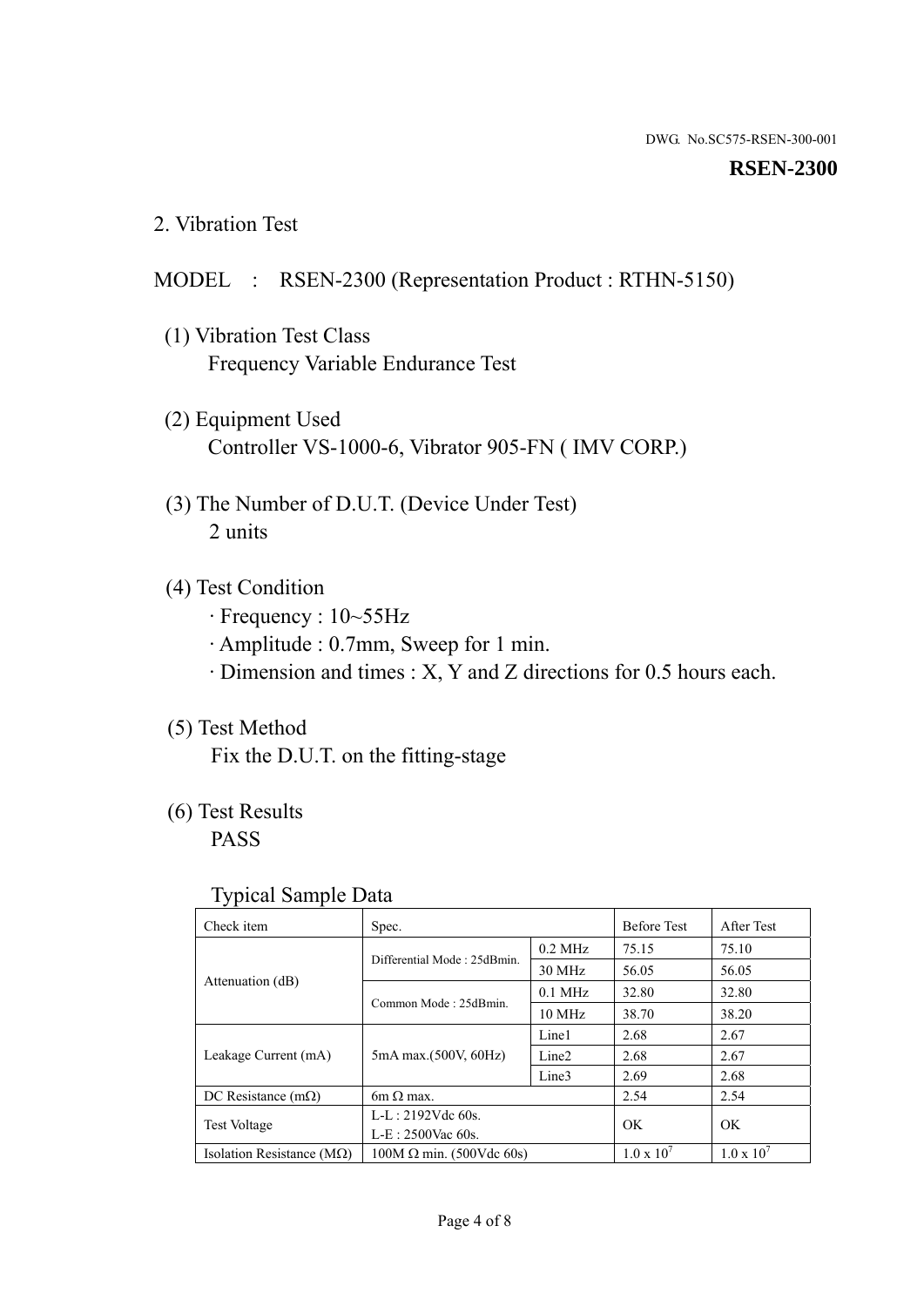1 cycle

30min.

3min.

30min.

3. Heat Cycle Test

# MODEL : RSEN-2300 (Representation Product : RTHN-5150)

- (1) Equipment Used TEMPERATURE CHAMBER TSA-71H-W (ESPEC CORP.)
- (2) The Number of D.U.T. (Device Under Test) 2 units
- (3) Test Conditions
	- · Ambient Temperature : -25~+85°C · Test Cycles : 100cycles
- (4) Test Method

 Before the test check if there is no abnormal characteristics and put the D.U.T. in the testing chamber. Then test it in the above cycles, After the test is completed leave it for 1 hour at room temperature and check it if there is no abnormal each characteristics.

+85°C

 $-25^{\circ}$ C

(5) Test Results

PASS

| <b>Typical Sample Data</b> |  |  |
|----------------------------|--|--|
|----------------------------|--|--|

| Check item                         | Spec.                           |                   | <b>Before Test</b>  | After Test          |
|------------------------------------|---------------------------------|-------------------|---------------------|---------------------|
|                                    | Differential Mode: 25dBmin.     | $0.2$ MHz         | 68.95               | 73.65               |
|                                    |                                 | 30 MHz            | 57.70               | 54.75               |
| Attenuation (dB)                   | Common Mode: 25dBmin.           | $0.1$ MHz         | 33.50               | 31.50               |
|                                    |                                 | 10 MHz            | 40.25               | 40.40               |
| Leakage Current (mA)               | 5mA max.(500V, 60Hz)            | Line1             | 2.69                | 2.63                |
|                                    |                                 | Line <sub>2</sub> | 2.67                | 2.65                |
|                                    |                                 | Line3             | 2.67                | 2.65                |
| DC Resistance $(m\Omega)$          | $6m \Omega$ max.                |                   | 2.47                | 2.44                |
| <b>Test Voltage</b>                | $L-L: 2192Vdc$ 60s.             |                   | OK                  | OK                  |
|                                    | $L-E$ : 2500Vac 60s.            |                   |                     |                     |
| Isolation Resistance ( $M\Omega$ ) | $100M \Omega$ min. (500Vdc 60s) |                   | $1.0 \times 10^{7}$ | $1.0 \times 10^{7}$ |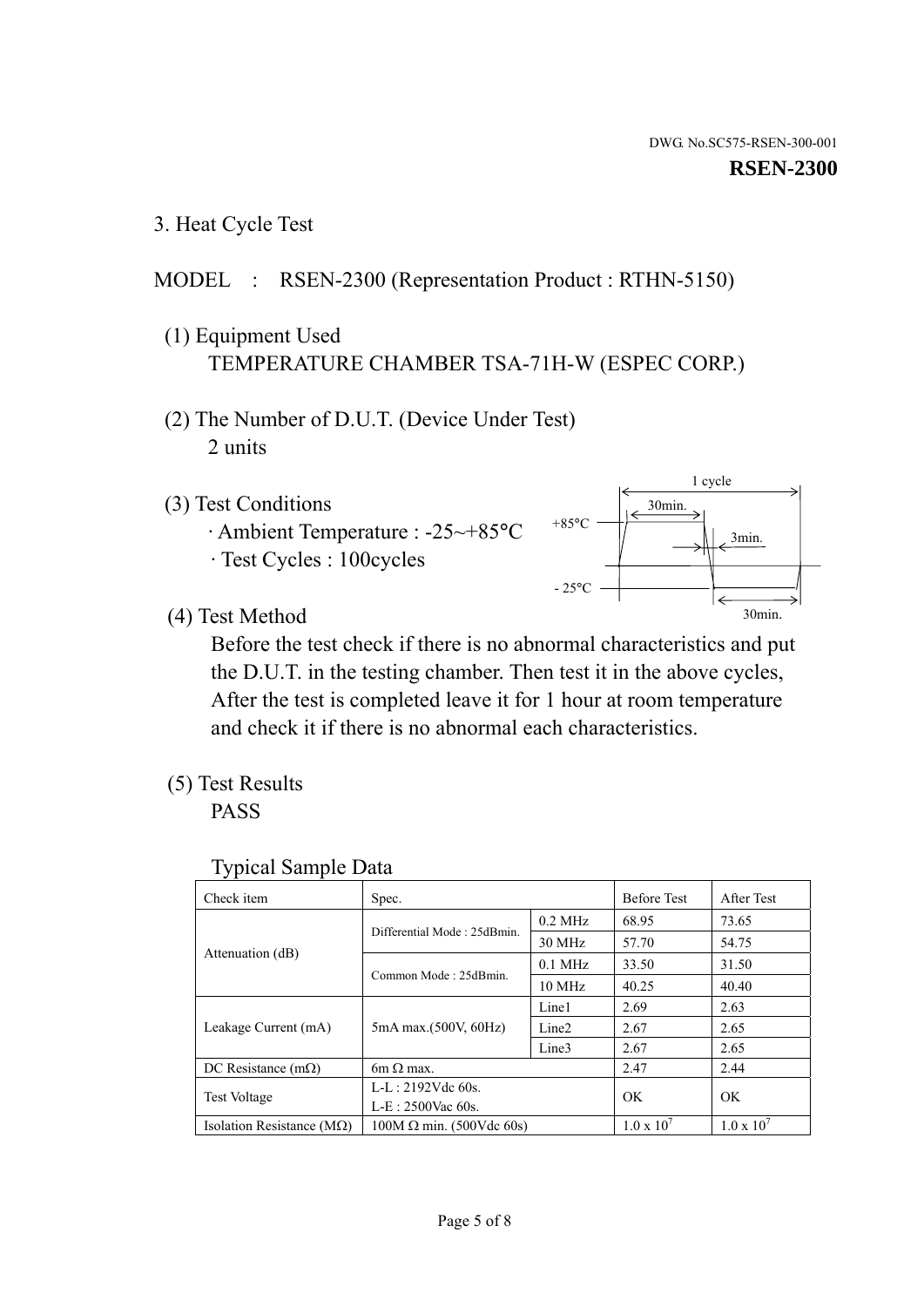4. Humidity Test

# MODEL : RSEN-2300 (Representation Product : RTHN-5150)

- (1) Equipment Used TEMP. & HUMID. CHAMBER PR-4KT (ESPEC CORP.)
- (2) The Number of D.U.T. (Device Under Test) 2 units

## (3) Test Conditions

- · Ambient Temperature : +40°C
- · Test Time : 500 hours
- · Ambient Humidity : 90~95% RH No Dewdrop

# (4) Test Method

 Before the test check if there is no abnormal characteristics and put the D.U.T. in the testing chamber. Then test it in the above conditions. After the test is completed leave it for 1 hour at room temperature and check it if there is no abnormal each characteristics.

# (5) Test Results

PASS

| ັ່<br>Check item                   | Spec.                       |                   | <b>Before Test</b>  | After Test          |
|------------------------------------|-----------------------------|-------------------|---------------------|---------------------|
|                                    | Differential Mode: 25dBmin. | $0.2$ MHz         | 71.45               | 74.75               |
|                                    |                             | 30 MHz            | 54.85               | 49.00               |
| Attenuation (dB)                   | Common Mode: 25dBmin.       | $0.1$ MHz         | 33.40               | 33.50               |
|                                    |                             | $10 \text{ MHz}$  | 39.15               | 39.90               |
| Leakage Current (mA)               | 5mA max.(500V, 60Hz)        | Line1             | 2.71                | 2.66                |
|                                    |                             | Line <sub>2</sub> | 2.70                | 2.66                |
|                                    |                             | Line3             | 2.69                | 2.66                |
| DC Resistance $(m\Omega)$          | $6m \Omega$ max.            |                   | 2.51                | 2.44                |
| Test Voltage                       | $L-L: 2192Vdc$ 60s.         |                   | OK                  | OK.                 |
|                                    | $L-E: 2500$ Vac 60s.        |                   |                     |                     |
| Isolation Resistance ( $M\Omega$ ) | $100M$ Ω min. (500Vdc 60s)  |                   | $1.0 \times 10^{7}$ | $1.0 \times 10^{7}$ |

### Typical Sample Data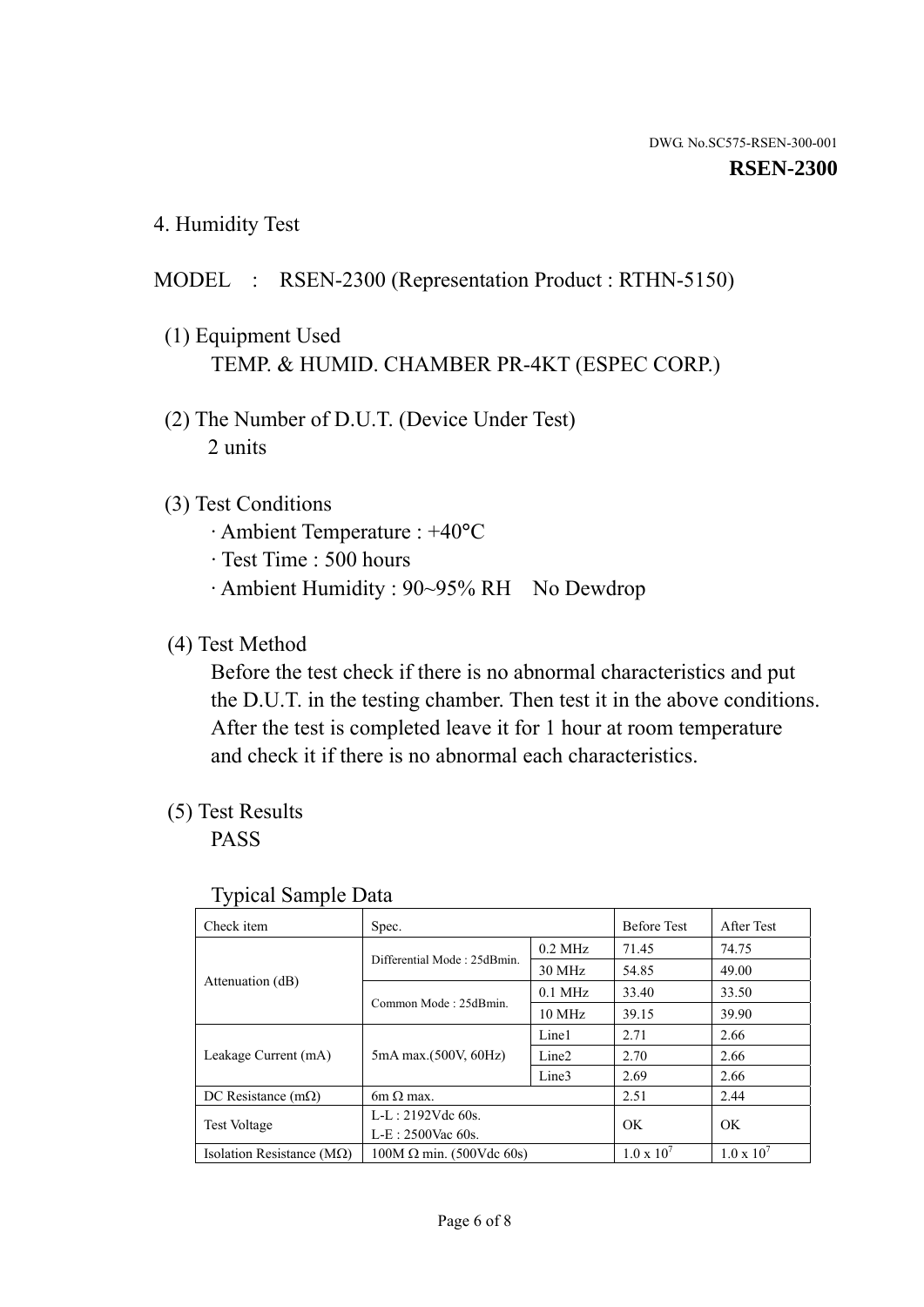5. High Temperature Resistance Test

## MODEL : RSEN-2300 (Representation Product : RTHN-5300)

- (1) Equipment Used TEMPERATURE CHAMBER PHH-300 ( ESPEC CORP.)
- (2) The Number of D.U.T. (Device Under Test) 2 units
- (3) Test Conditions
	- · Ambient Temperature : +50°C
	- · Test Time : 500 hours
	- · Operating : DC 300A
- (4) Test Method

 Before the test check if there is no abnormal characteristics and put the D.U.T. in the testing chamber. Then test it in the above conditions. After the test is completed leave it for 1 hour at room temperature and check it if there is no abnormal each characteristics.

(5) Test Results

PASS

| . .                                |                                 |                   |                     |                     |
|------------------------------------|---------------------------------|-------------------|---------------------|---------------------|
| Check item                         | Spec.                           |                   | <b>Before Test</b>  | After Test          |
|                                    | Differential Mode: 25dBmin.     | $0.2$ MHz         | 75.80               | 78.15               |
|                                    |                                 | 30 MHz            | 34.25               | 38.60               |
| Attenuation (dB)                   | Common Mode: 25dBmin.           | $0.5$ MHz         | 34.15               | 34.40               |
|                                    |                                 | 6 MHz             | 38.60               | 29.55               |
| Leakage Current (mA)               | 5mA max.(500V, 60Hz)            | Line1             | 2.72                | 2.65                |
|                                    |                                 | Line <sub>2</sub> | 2.72                | 2.66                |
|                                    |                                 | Line3             | 2.72                | 2.66                |
| DC Resistance $(m\Omega)$          | $2m \Omega$ max.                |                   | 1.02                | 0.99                |
| <b>Test Voltage</b>                | $L-L: 2192Vdc$ 60s.             |                   | OK.                 | OK.                 |
|                                    | $L-E: 2500$ Vac 60s.            |                   |                     |                     |
| Isolation Resistance ( $M\Omega$ ) | $100M \Omega$ min. (500Vdc 60s) |                   | $1.0 \times 10^{7}$ | $1.0 \times 10^{7}$ |

### Typical Sample Data